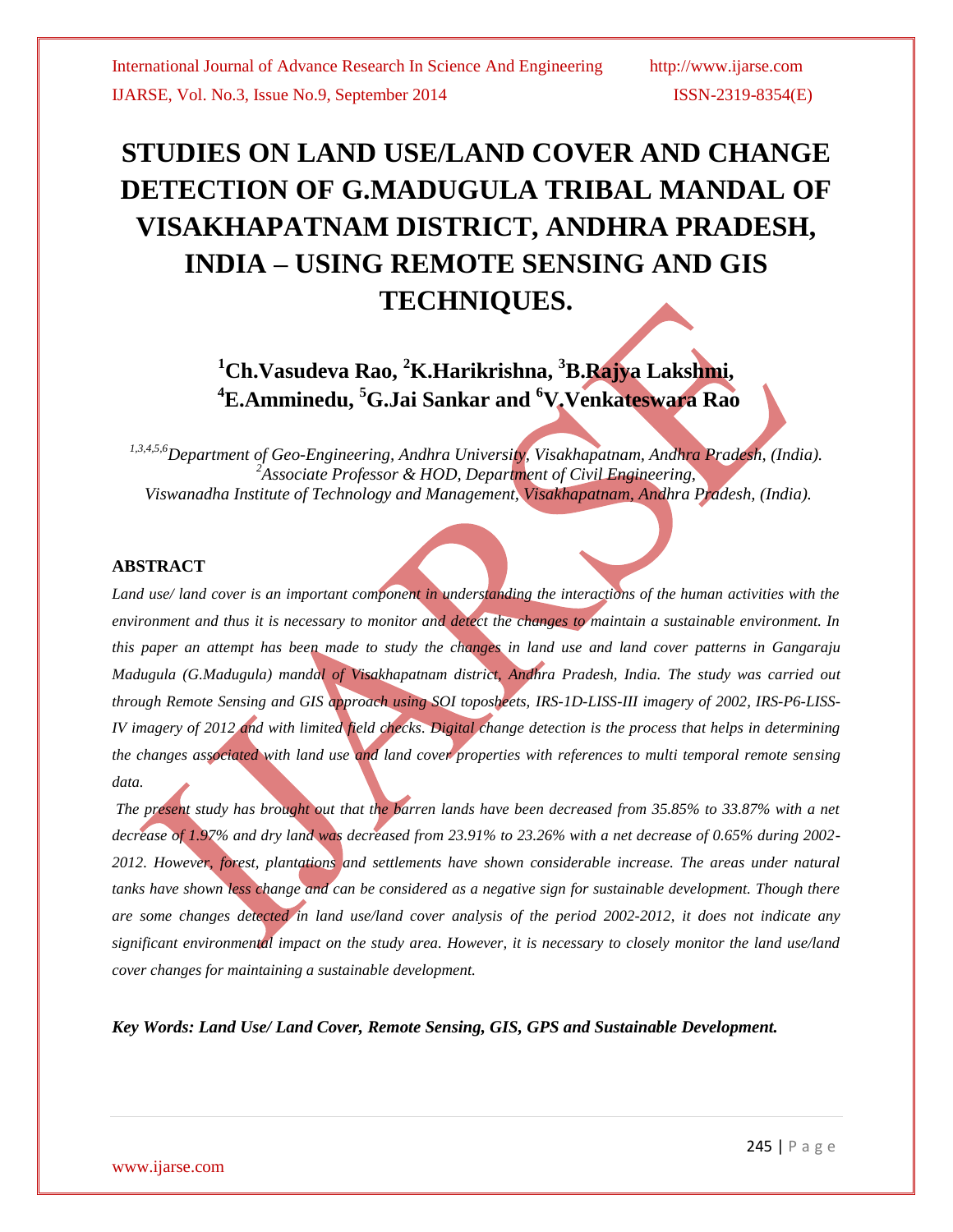### **I INTRODUCTION**

Land use refers to man's activities and the varied uses which are carried on over land and land cover refers to natural vegetation, water bodies, rock/soil, artificial cover and others noticed on the land (NRSA, 1989). Land use/land cover (LULC) changes are major issues of global environmental change. The satellite remote sensing data with their repetitive nature have proved to be quite useful in mapping land use/land cover patterns and changes with time (Anil et al., 2011). Quantification of such changes is possible through GIS techniques even if the resultant spatial datasets are of different scales/ resolutions (Sarma et al., 2001). Such studies have helped in understanding the dynamics of human activities in space and time. Land Cover, defined as the assemblage of biotic and a biotic components on the earth's surface is one of the most crucial properties of the earth system. Land use change is the modification in the purpose and usage of the land, which is not necessarily the only change in land cover but it also includes changes in intensity and management (Verburg, et al, 2000).

Land is the most important natural resource; Land-use refers to the way in which land has been used by human's habitat and for their economic activities. Land-cover refers to the physical characteristics of earth's surface, captured in the distribution of soil, vegetation, water, and other physical features of the land, including those created solely by human activities (Mynar babu et al., 2014). Information about land use change is necessary to update land cover maps and for effective management and planning of the resources for sustainable development (Alphan 2003). Over the years, remote sensing has been used for land use/land cover mapping in different parts of India (Gautam and Narayanan, 1983: Sharma et al., 1984; Jain, 1992; Brahabhatt et al., 2000).

Accurate and up-to-date land cover change information is necessary to understand and assess the environmental consequences of such changes (Giri et al, 2005). Remote sensing and Geographic Information System (GIS) provide efficient methods for analysis of land use issues and tools for land use planning and modeling (Pandian et al., 2014). Remote Sensing techniques have been successful in carrying out land use/ land cover mapping (Harikrishna et al., 2013).

The present study has been taken up in order to understand the changes that have taken place in land use/land cover in G.Madugula mandal of Visakhapatnam district. This area is known for extensive forest activity in recent times. It is believed that this aggressive human activity might have influenced on the land use/land cover patterns resulting in a possible impact on the environment. This work is taken up to better understand this aspect and moreover this type of analysis provides a valuable tool to increase the efficiency of land use and land cover, and to diminish the negative environmental and societal impacts related to LULC.

An advantage of image analysis over the traditional methods to deal with the present type of problem is that only remote sensing imagery can provide a direct record on the long/short term impact of man on the environment. Therefore the present investigation has been designed in order to evaluate whether there has been any significant changes in the land use in the recent past or not.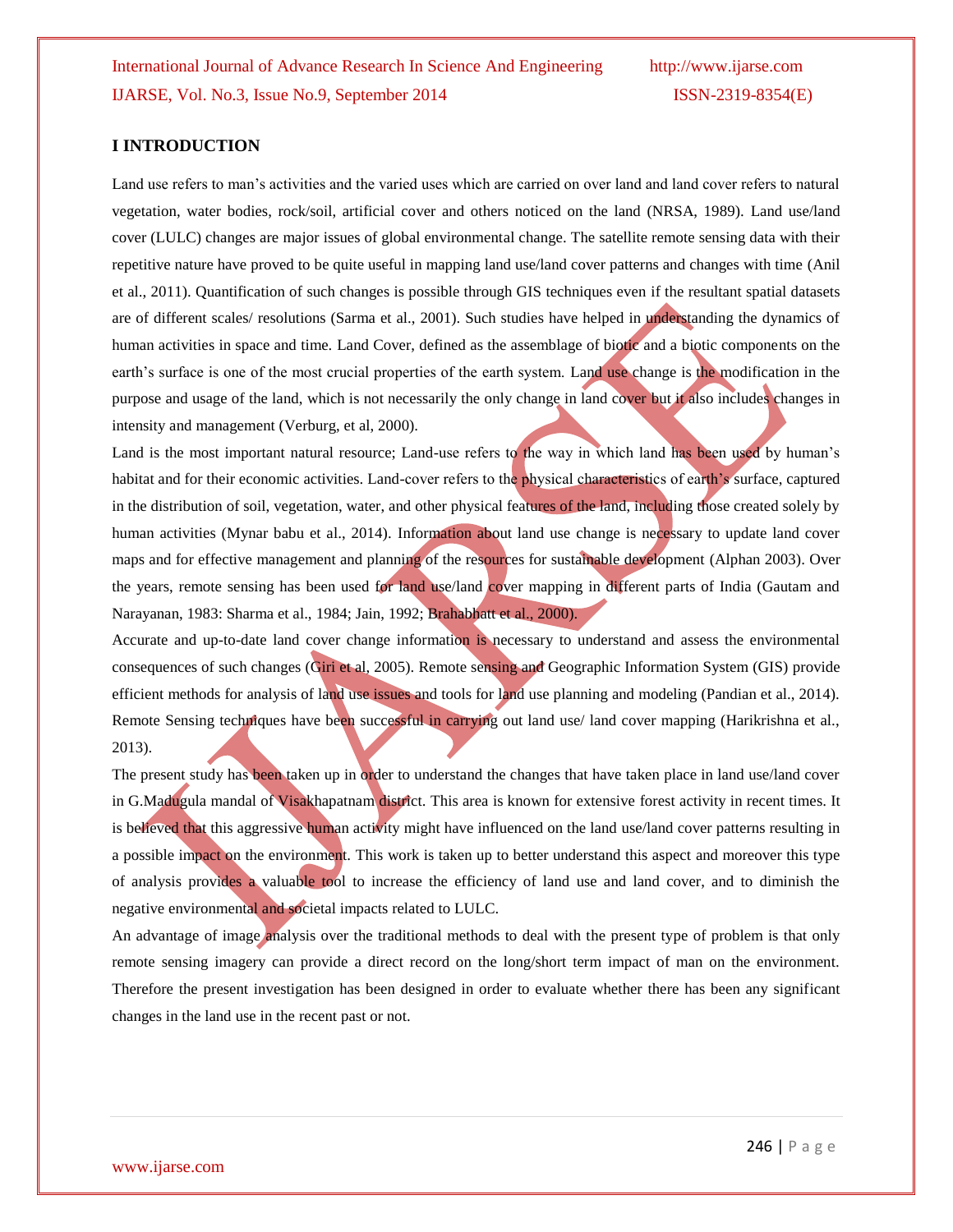## **II STUDY AREA**

The area of study G.Madugula mandal is located between the  $17^{\circ}$  45' N to  $18^{\circ}$  10' North latitudes and  $82^{\circ}$  20' E to  $82^{\circ}$ 45' East longitudes. The geographical area of the mandal is 720 Sq.Km and perimeter 212.9 Km, forms part of Visakhapatnam District, Andhra Pradesh, India. It is bounded on the North-East by Paderu and Madugula mandals, on the west and south-west by Chintapalli mandal, on the south by Ravikamatam mandal and on the North Pedabayulu mandal. G.Madugula is a broad picturesque and rich valley with an altitude of over 1200m above the sea level. The entire G.Madugula is inhabited by schedule tribes with different sectors and is surrounded by hill streams. The location map is shown in Fig. 1.



**Figure 1: Location Map of the Study Area**

#### **III OBJECTIVES**

The aim of this study is to produce a land use/land cover map of G.Madugula mandal in order to detect the changes that have taken place over 10 years period using change detection method.

The following specific objectives are pursued in order to achieve the aim.

• To create a land use / land cover classification scheme.

• To determine the trend, nature, rate, location and magnitude of land use / land cover change for the period of 2002 to 2012.

#### **IV DATA USED**

For monitoring the changes in land use/land cover, IRS-P6-LISS-VI digital data of 2012 (Fig.2) along with IRS 1D LISS III data of 2002 (Fig.3) have been used. The Survey of India (SOI) topographical maps of the series 65 J/8, J/12, 65 K/5, and 65 K/9 published on a scale 1:50000 have been used along with other collateral data.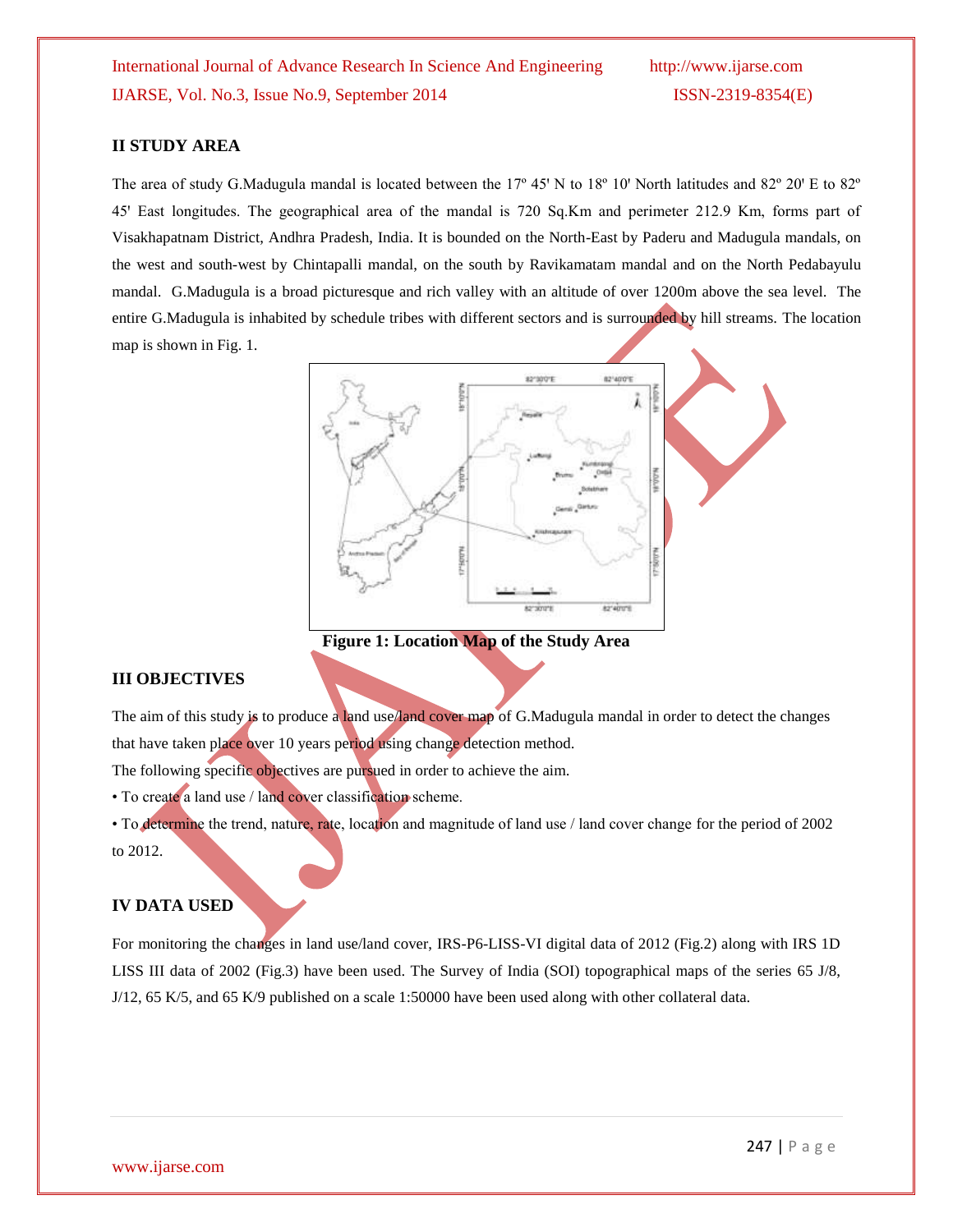

Present study is based on geo-referenced satellite data for the years 2002 (LISS-III) and 2012 (LISS-IV) of G.Madugula mandal of Visakhapatnam district, Andhra Pradesh, India. The goal of using these images is to identify the long term change in land use pattern. The images with resolution of 23.5m (IRS 1D LISS III) and 5.8m (LISS-IV) are enhanced using histogram equalization to increase the volume of visible information. This procedure is required to identify the various features in the image classification scheme.



**Fig. 4: Flow Chart of the Methodology for LU/LC and Change Detection**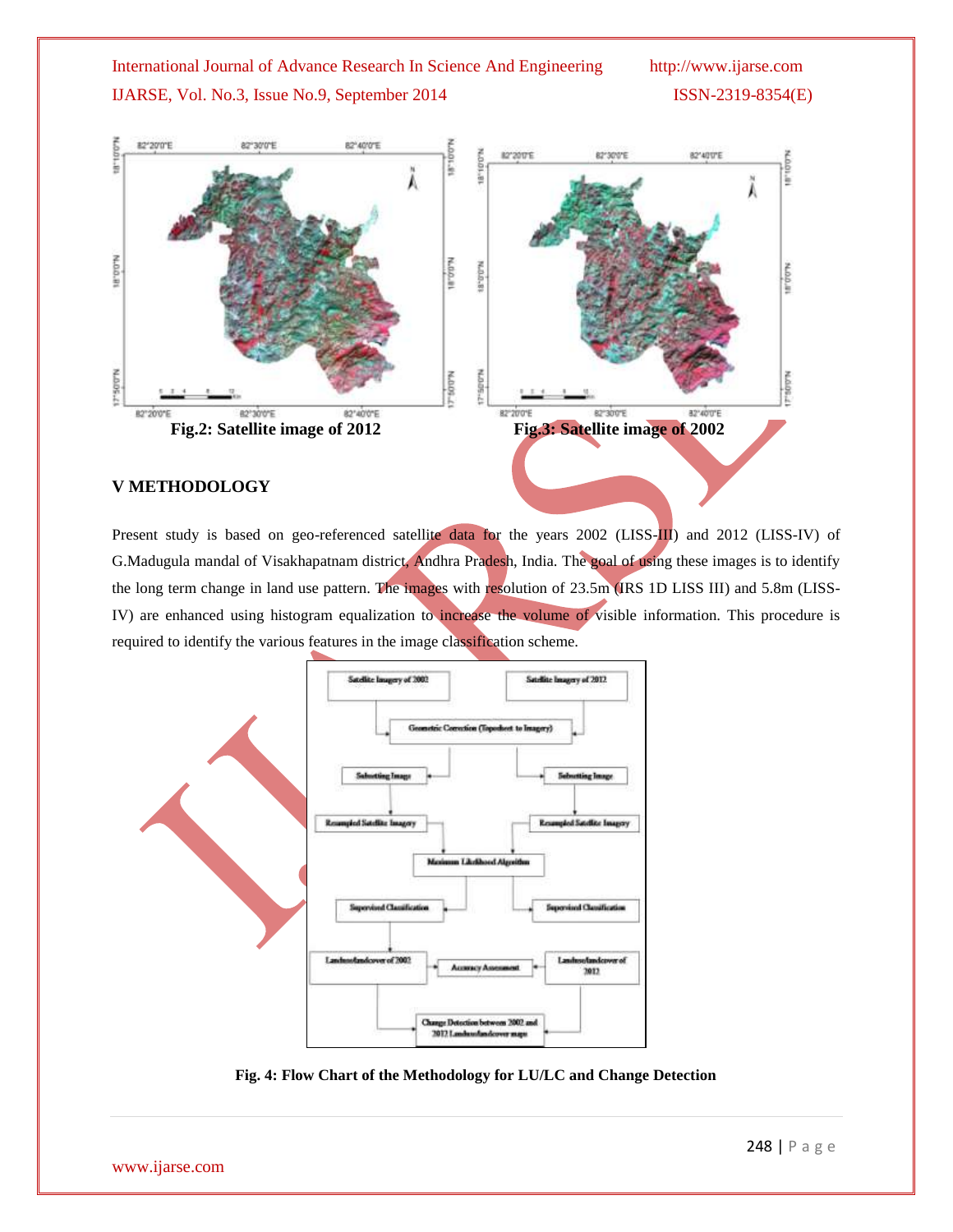Land use/land cover pattern for the year 2002 and 2012 are classified by the use of satellite imageries with different ground resolution. First off all, each satellite image is classified using unsupervised classification with maximum likelihood classifier, which is an appropriate classification method. MLC has been per-pixel classifiers which able to handle and show the spatial distribution of land uses/land cover types. Secondly, eighty land use/ land cover classes are classified which are finally converted into seven prime land use/land cover types and changes of these are investigated. The major LU/LC classes are; settlements, barren land, forest, dry land, plantation, water bodies and others. IRS 1D LISS III and LISS-IV satellite data from 2002 to 2012 could not be checked against the ground truth but the available historical evidence were used to validate the interpretation made. Field survey was performed for LISS-IV image of 2012 for each land use/land cover class included in the classification scheme throughout the study area. ERDAS 9.1 and Arc GIS 9.3 software were utilized for image processing, image classification and map layout respectively. Methodology flow chart was shown in Fig.4.

### **5.1 Accuracy Assessment**

The number of reference pixels is an important factor in determining the accuracy of the classification. An equalized stratified random sampling approach was used to assess the accuracy of each land cover classification. Kappa analysis is a discrete multivariate technique used in accuracy assessment (Jensen, 1996). The overall accuracy and a Kappa analysis were used to perform classification accuracy assessment using ERDAS IMAGINE 9.1 software. Accuracy of the supervised classification of the satellite imagery was derived from a reference template from the margining data with 240 randomly selected samples from all the classes. Kappa statistics incorporates the diagonal elements of the error matrices. It represents the agreement which is obtained after removing the proportion that could be expected to occur by chance (Yuan et al. 2005). Those selected points were checked on the LU/LC classified map generated from classification. Producer's accuracy, User's accuracy, overall classification accuracy and kappa statistics were computed using 'accuracy report' tool of accuracy assessment module.

## **VI RESULTS AND DISCUSSIONS**

The general land use of an area depicts an idea of overall areal utilization of resources, natural or cultural. In this paper, changes in the land use and land cover of G.Madugula mandal of Visakhapatnam district is evaluated from the differences between ten years of period i.e, 2002-2012 maps shown in Fig.5 and Fig.6. The findings of the present investigation are presented in Table 1. The IRS 1D-LISS III and IRS P6-LISS IV satellite data sets used in the current study yielded the following comparisons with respect to land use / land cover change detection. From the current study it is evident that there is considerable decrease in barren land of the study area for the period of 2002 to 2012. Based on this the changes that have taken place between the two data sets have been brought out and presented in pictorial representation (Fig. 7). The details are discussed below.

## **6.1 Change Detection Analysis**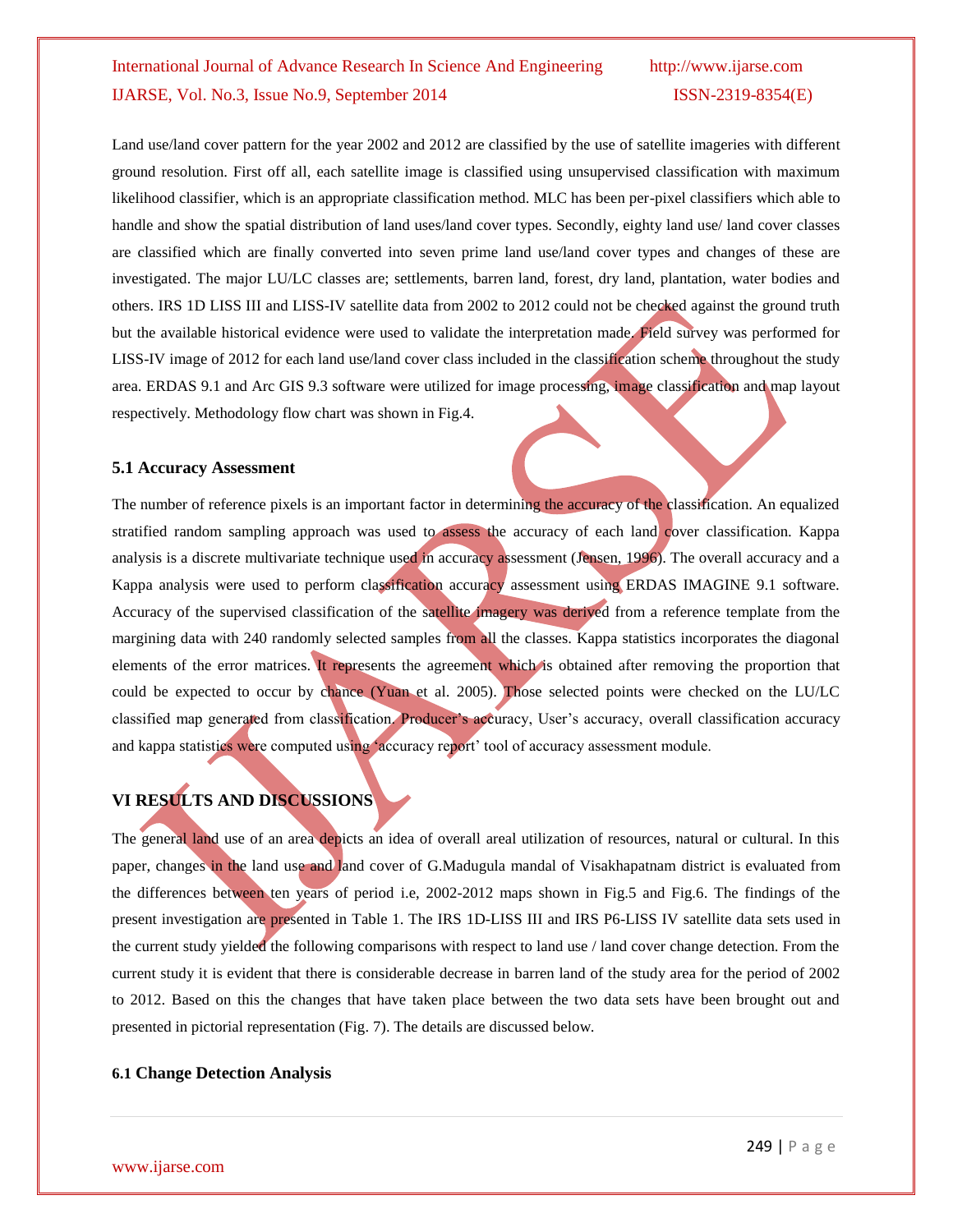Change detection gives us the changes of specific features within a certain time interval and it is an important application of Remote Sensing technology. For a given research purpose, when the remotely sensed data and study areas are indentified, selection of an appropriate change detection method has considerable significance in producing a high-quality change detection product. Now after obtaining detailed land use/land cover information, change detection analysis is done by using two data sets of ten years interval to find out the changes that have taken place between the years 2002 to year 2012. Detailed attribute information of the feature classes, which has been changed between the two data sets (Table 2).

The attribute data of land use/land cover from the study area between years 2002 and 2012 with regard to various features indicated significant changes in feature classes(Fig: 7). The data indicates that the area under barren land has been reduced from 35.85% in the year 2002 to 33.87% in 2012. A decrease of 1.97% area under barren land has been indicated. This is because of the fact the people are shifting from plain areas to hilly regions for their livelihood. The area under dry land has been reduced from 23.91% in the year 2002 to 23.26% in 2012. A decrease of 0.65% area under dry land has been indicated. This reduce can be attributed to the fact that due to various social and financial reasons farmers are planting the lands without actively practicing agriculture. This trend has increased in recent times and perhaps caused this increase.

The area under forest which is around 23.76% in the year 2002 to 25.48% in 2012. An increase of 1.72% area indicated significant change and can be considered as a positive sign as far as the forest is considered. The feature classes namely plantation indicated an increase from 9.48% in the year 2002 to 9.77% in the year 2012, a net increase of 0.3%. This is an interesting observation made during this investigation. The area of investigation is traditionally known for mango, cashew, guava and banana plantation etc. In recent times farmers have been encouraged to go for mixed plantations with two or three commercial crops at a time. This has an advantage of less expenditure and more profit realization. This trend is observed in the regions like Rayalagedda, Sirasapalli, Pinajngar, Palakonda, Jirayi, Peddapalem and Sarayi. This can be attributed to the increased awareness of the farmers in the commerlisation of agriculture.

The area under settlements in the year 2002 was 2.54% where as the area has shown considerable increase to 2.86% in the year 2012 and there is a net increase of 0.32% which can be attributed to the declining trend of rural activity in the study area. All the settlements are rural areas because there is no urban area in this G.Madugula mandal. This can be due to number of problems surfaced during the last decade in the settlements fields. These include the lack of medical and transportation facilities. Illiteracy rate is very high and this has adversely affected their economic and social life. This perhaps is the reason for the less increase in the area under settlements.

Whereas the areas under water body have decreased considerably. The area recorded under the water body in the year 2002 was 0.77%, this has gone up to 0.71% in the year 2012, a net decrease of 0.06%. This is a natural consequence of increased rural settlements and resultant agriculture activity in terms of plantation. They have indicated no significant change during the study period of years 2000-2010. Where as the area under fallow land has increased from 2.31% in the year 2000 to 6.79% in the year 2010, an increase of 4.48% over a period of 10 years.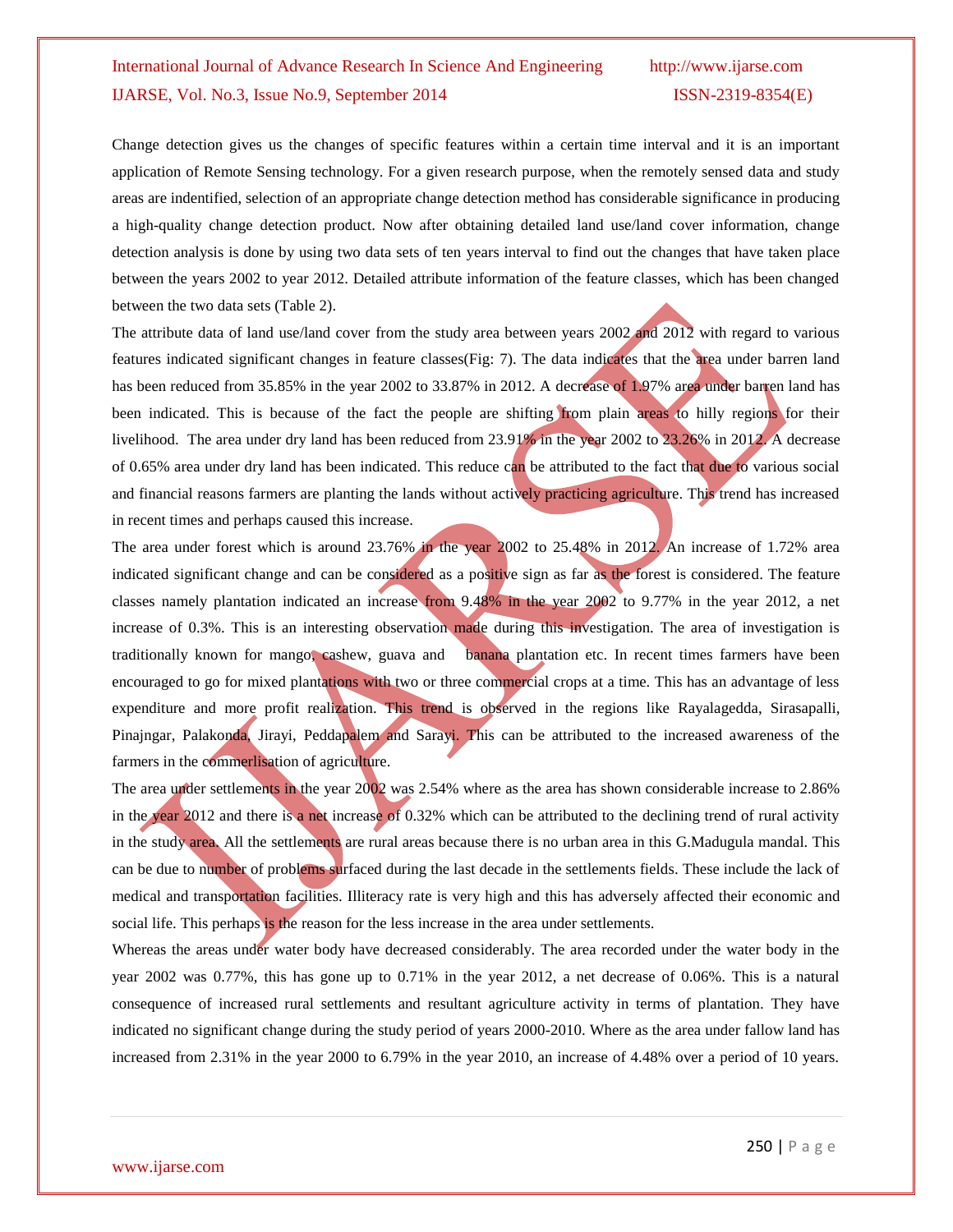Another environment under others has shown a slight increase from 3.7% in the year 2002 to 4.04% in the year 2012, an increase of 0.34%.

## **VII CONCLUSIONS**

The study was carried out in the area of G.Madugula mandal of Visakhapatnam district is located between the 17º 45' N to 18° 10' North latitudes and 82° 20' E to 82° 45' East longitudes. The study clearly established that the satellite remote sensing coupled with GIS can be a powerful tool for mapping and evaluation of land use/land cover changes of a given area. The significant changes in the land use/land cover during the study period between the years 2002 to 2012 recorded some interesting observations. During this time span (one decade), the significant positive observations as per development and environment is concerned are the natural systems represented by forests, plantation indicated significant change. The features namely barren land, dry land and water body indicated a decreasing trend where as the settlements indicated an increasing trend. The reasons attributed for this are due to the changes in the pattern of forest and plantation activity and increased activity of rural settlements.

In general the land use/land cover data during the study period (2002-2012) of the study area indicated certain significant changes which may not show any significant environmental impact. However, these trends need to be closely monitored for the sustainability of environment in future.









 $25.48$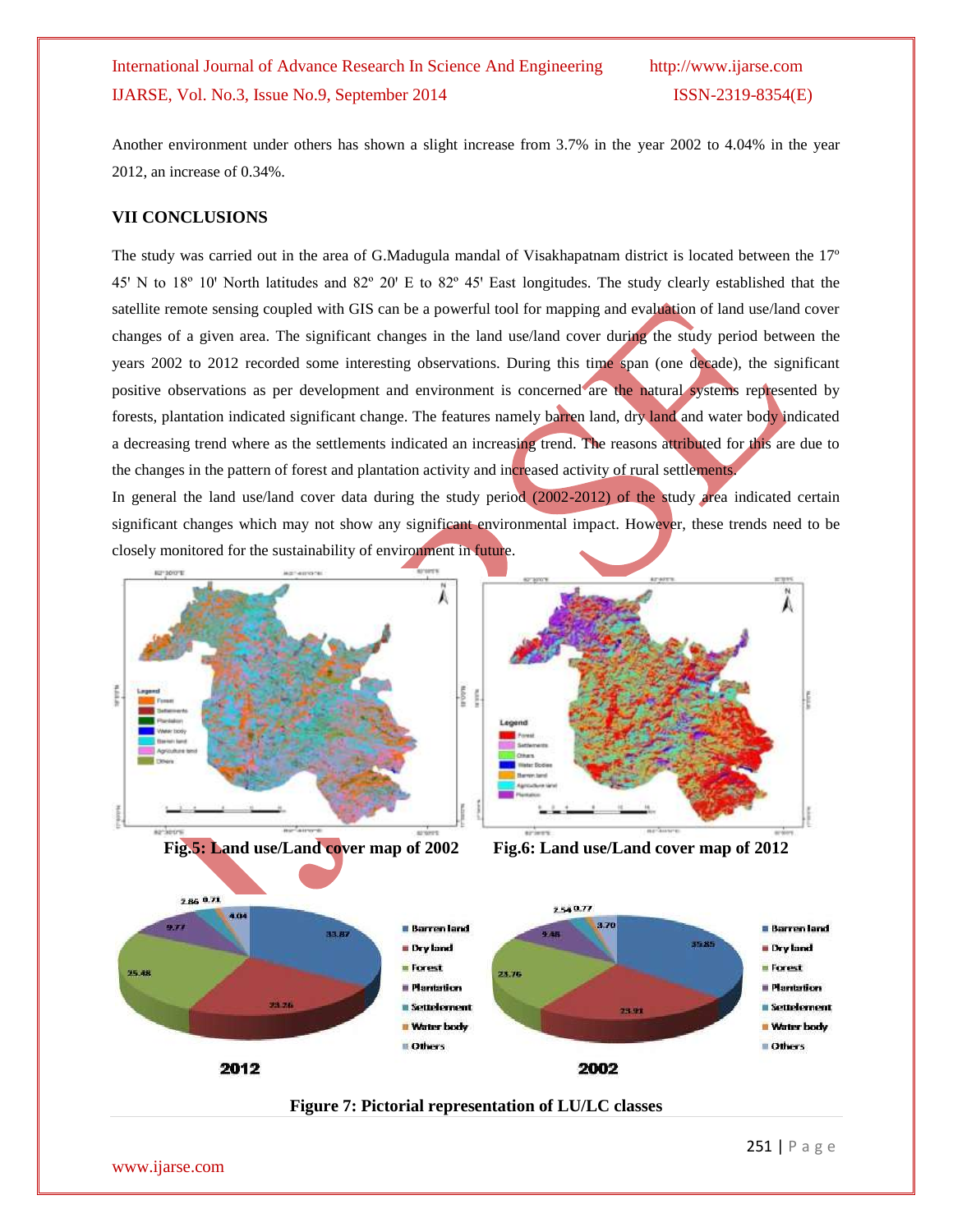|                     | LISS IV - March, 2012 |           | LISS III - March, 2002 |           |
|---------------------|-----------------------|-----------|------------------------|-----------|
|                     | Area occupied in      | % of Area | Area occupied in       | % of Area |
| <b>Feature Name</b> | (sq, km)              | occupied  | (sq.km)                | occupied  |
| Barren land         | 244.09                | 33.87     | 258.32                 | 35.85     |
| Dry land            | 167.61                | 23.26     | 172.32                 | 23.91     |
| Forest              | 183.62                | 25.48     | 171.20                 | 23.76     |
| Plantation          | 70.44                 | 9.77      | 68.30                  | 9.48      |
| Settlements         | 20.64                 | 2.86      | 18.32                  | 2.54      |
| Water body          | 5.15                  | 0.71      | 5.55                   | 0.77      |
| Others              | 29.10                 | 4.04      | 26.64                  | 3.70      |
| <b>Total area</b>   | 720.65                | 100.00    | 720.65                 | 100.00    |

### **Table 1: Attribute data of supervised classification of images**

**Table 2: Attribute data of change detection images**

| <b>Feature Name</b> | Areas (%) March, 2012 | <b>Areas (%) March, 2002</b> | % of Difference |
|---------------------|-----------------------|------------------------------|-----------------|
| Barren land         | 33.87                 | 35.85                        | $-1.97$         |
| Dry land            | 23.26                 | 23.91                        | $-0.65$         |
| Forest              | 25.48                 | 23.76                        | 1.72            |
| Plantation          | 9.77                  | 9.48                         | 0.30            |
| Settlements         | 2.86                  | 2.54                         | 0.32            |
| Water body          | 0.71                  | 0.77                         | $-0.06$         |
| Others              | 4.04                  | 3.70                         | 0.34            |

## **REFERENCES**

- [1] Alphan, H., 2003. Land use changes and urbanization in Adana, Turkey, Land degradation and Development, 14, pp 575-586.
- [2] Anil, N.C., JaiSankar, G., Jagannadha Rao, M., Prasad, I.V.R.K.V. and Sailaja, U. Studies on Land Use/Land Cover and change detection from parts of South West Godavari District, A.P – Using Remote Sensing and GIS Techniques. J. Ind. Geophys. Union, October 2011, Vol.15, No.4, pp 187-194.
- [3] Brahabhatt, V.S., Dalwadi, G.B., Chhabra, S.B., Ray, S.S., & Dadhwal, V.K., 2000. Landuse/land cover changes mapping in Mahi canal command area, Gujarat, using multi-temporal satellite data, J.Indian Soc. Remote Sensing. 28(4), pp 221-232.
- [4] Gautam, N.C.,& Narayanan, L.R.A., 1983. Landsat MSS data for land use/land cover inventory and mapping: A case study of Andhra Pradesh, J.Indian Soc, Remote Sensing, 11(3), pp 15-28.
- [5] Giri, C., Zhu, Z., & Reed, B., 2005. Comparative analyses of the Global land Cover 2000 and MODIS land cover data sets, Remote Sensing of Environment, 94, pp 123-132.